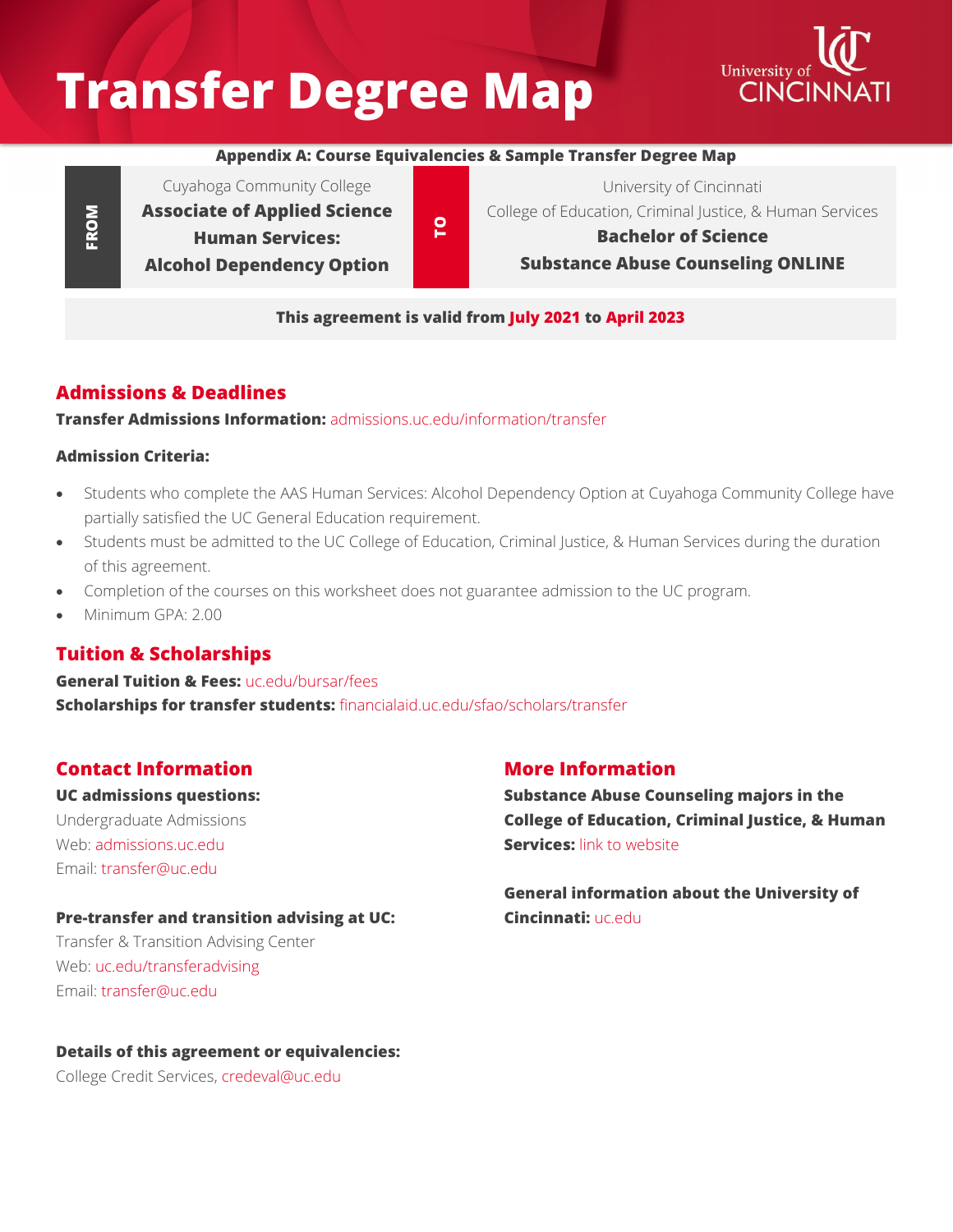## **Curriculum Equivalencies**

The following suggested course sequence includes all course requirements for this program's Transfer Degree Map (articulation agreement). You should consult with an academic advisor each semester to ensure you maintain appropriate degree progress and are fulfilling all requirements for the agreement.

For details beyond course planning, please consult with your academic advisor or the Transfer & Transition Advising Center.

| <b>SEMESTER 1</b>                 |                                                             |                |                                 |                                       |           |
|-----------------------------------|-------------------------------------------------------------|----------------|---------------------------------|---------------------------------------|-----------|
| <b>Cuyahoga Community College</b> |                                                             | 13 hours       | <b>University of Cincinnati</b> |                                       | 13 hours  |
| <b>Course ID</b>                  | <b>Course Title</b>                                         | Cr Hr          | <b>Course ID</b>                | <b>Course Title</b>                   | Cr Hr     |
| <b>HS 1101</b>                    | Foundation of Substance Abuse,<br>Addiction, and Group Work | $\overline{4}$ | <b>SACN 2011</b>                | Drugs and Behavior<br>+ Free Elective | 3<br>$+1$ |
| HS 1300                           | Introduction to Human Services                              | 3.             | HSST 1000BLOCK                  | <i>Free Elective</i>                  | 3         |
| <b>ENG 1010</b><br>Or ENG 101H    | College Composition I<br>or Honors College Composition I    | 3.             | <b>ENGL 1001</b>                | <b>English Composition</b>            | 3         |
| <b>PSY 1010</b><br>Or PSY 101H    | General Psychology<br>or Honors General Psychology          | 3.             | <b>PSYC 1001</b>                | <i>Free Elective</i>                  | 3         |

#### **SEMESTER 2**

| <b>Cuyahoga Community College</b> |                                                                        | 19 hours       | <b>University of Cincinnati</b> |                                     | 18 hours       |
|-----------------------------------|------------------------------------------------------------------------|----------------|---------------------------------|-------------------------------------|----------------|
| <b>Course ID</b>                  | <b>Course Title</b>                                                    | Cr Hr          | <b>Course ID</b>                | <b>Course Title</b>                 | Cr Hr          |
| <b>HS 1850</b>                    | Introduction to Human Services<br>Principles and Practices             | 5              | HSST 1000BLOCK                  | Free Elective                       | 5              |
| <b>PHIL 1000</b>                  | Critical Thinking                                                      | 3              | <b>PHIL 1010</b>                | Free Flective                       | 3              |
| <b>HS 1120</b>                    | Suicide Prevention & Intervention                                      | $\overline{2}$ |                                 | Free Elective                       | $\overline{2}$ |
| <b>ENG 1020</b><br>Or ENG 102H    | College Composition II<br>or Honors College Composition II             | 3              | <b>ENGL 2089</b>                | Intermediate Composition            | 3              |
| HS 1200                           | Treatment Modalities and<br>Diversity Issues in Chemical<br>Dependency | $\overline{4}$ | <b>SACN 2041</b>                | Foundations of Cultural Competence  | 3              |
| <b>HS 1210</b>                    | Prevention & Chem Dependency                                           | 2              | <b>SACN 1005</b>                | Intro to Substance Abuse Prevention | $\overline{2}$ |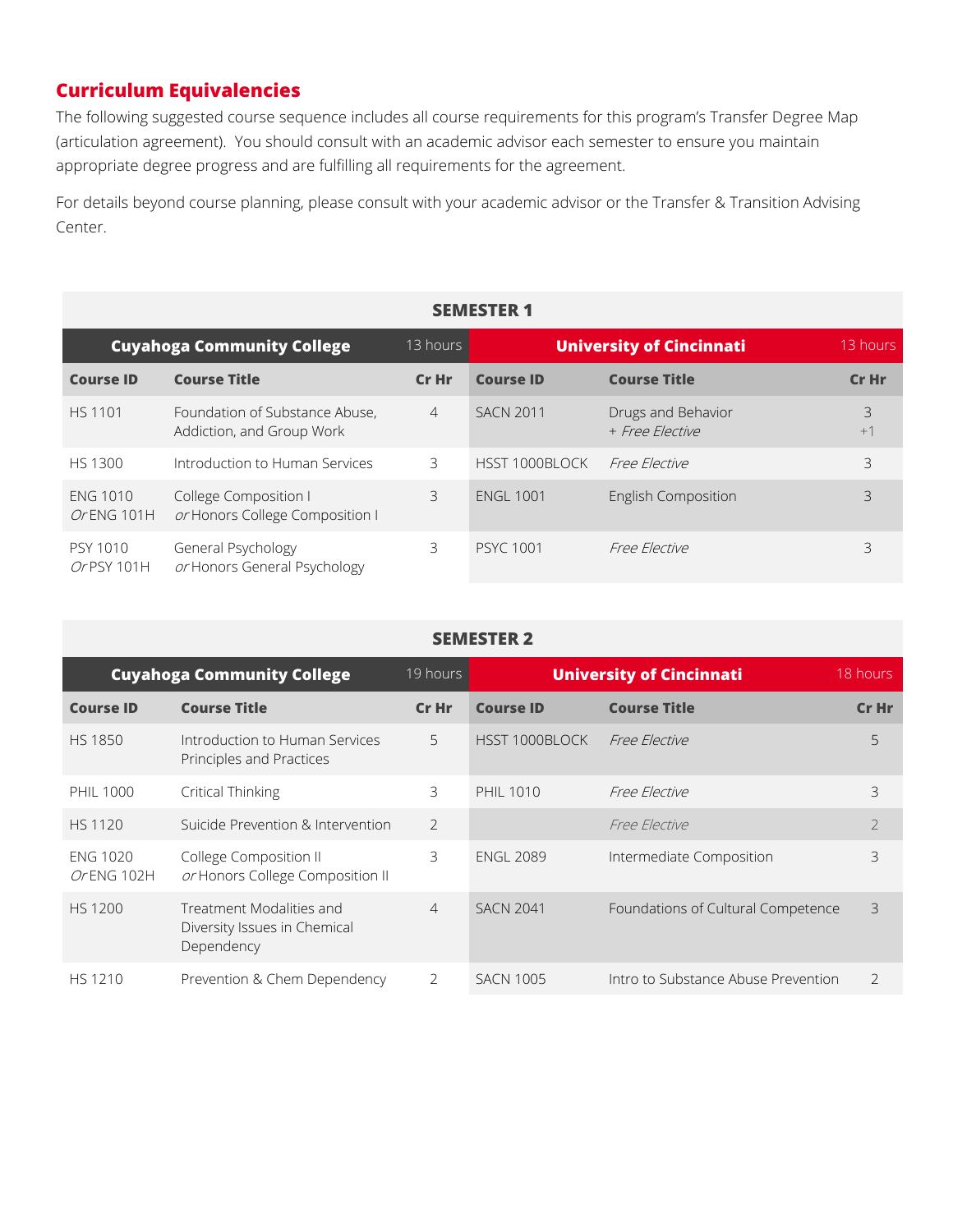#### **SEMESTER 3**

|                                 | <b>Cuyahoga Community College</b>                              | 15 hours       |                              | <b>University of Cincinnati</b>                               | 14 hours |
|---------------------------------|----------------------------------------------------------------|----------------|------------------------------|---------------------------------------------------------------|----------|
| <b>Course ID</b>                | <b>Course Title</b>                                            | Cr Hr          | <b>Course ID</b>             | <b>Course Title</b>                                           | Cr Hr    |
| HS 2600                         | Systems Approach to Case<br>Management                         | $\overline{4}$ | <b>SACN 4004</b>             | Case Mgmt/Treatment Planning in<br>Substance Abuse Counseling | 3        |
| <b>HS 2850</b>                  | Human Services Principles &<br>Practices I                     | 5              | HSST 2000BLOCK Free Elective |                                                               |          |
| HS 2200                         | Ethics in Chemical Dependency                                  | 3              | <b>SACN 3012</b>             | Ethics in Substance Abuse Counseling                          | 3        |
| <b>COMM 1010</b><br>OrCOMM 101H | Fund of Speech Communication<br>or Honors Speech Communication | 3              | <b>COMM 1071</b>             | Humanities Elective                                           | 3        |

#### **SEMESTER 4**

| 16 hours<br><b>Cuyahoga Community College</b> |                                                          | <b>University of Cincinnati</b> |                              | 15 hours                     |                |
|-----------------------------------------------|----------------------------------------------------------|---------------------------------|------------------------------|------------------------------|----------------|
| <b>Course ID</b>                              | <b>Course Title</b>                                      | Cr Hr                           | <b>Course ID</b>             | <b>Course Title</b>          | Cr Hr          |
| BIO 1050                                      | Human Biology                                            | 3                               | BIOL 2000BLOCK               | <i>Free Elective</i>         | 3              |
| <b>BIO 105L</b>                               | Human Biology Laboratory                                 |                                 | BIOL 2000BLOCK               | Free Flective                |                |
| <b>HS 2860</b>                                | Human Services Principles & Practices II                 | 3                               | HSST 2000BLOCK Free Elective |                              | 3              |
| <b>HS 2990</b>                                | Human Services Capstone                                  | $\mathcal{P}$                   | HSST 2000BLOCK Free Elective |                              | $\overline{2}$ |
| <b>MATH 1410</b>                              | Elementary Probability & Statistics I                    | 3                               | <b>STAT 1034</b>             | <b>Elementary Statistics</b> | 3              |
| PSY 2020<br>Or PSY 202H                       | Life Span Development<br>or Honors Life Span Development | $\overline{4}$                  | <b>PSYC 2040</b>             | Free Flective                | 3              |
|                                               |                                                          |                                 |                              |                              |                |

Total transfer credits toward UC degree (of 63 earned in AAS program): **<sup>60</sup>** Total credits required for bachelor's degree at UC: **<sup>120</sup>**

# **Remaining Coursework at University of Cincinnati**

Course sequencing below assumes a fall start date. If starting the program during any other term, please consult with your academic advisor.

| <b>SEMESTER 5</b> |                                                      |       |  |  |
|-------------------|------------------------------------------------------|-------|--|--|
| <b>Course ID</b>  | <b>Course Title</b>                                  | Cr Hr |  |  |
| <b>SACN 1000</b>  | Introduction to Substance Abuse Counseling           | 3     |  |  |
| <b>SACN 1010</b>  | Historical Perspectives in SACN                      | 3     |  |  |
| <b>SACN 2009</b>  | <b>Alcoholism</b>                                    |       |  |  |
| <b>SACN 2013</b>  | Stress Management in Clinical and Community Settings |       |  |  |